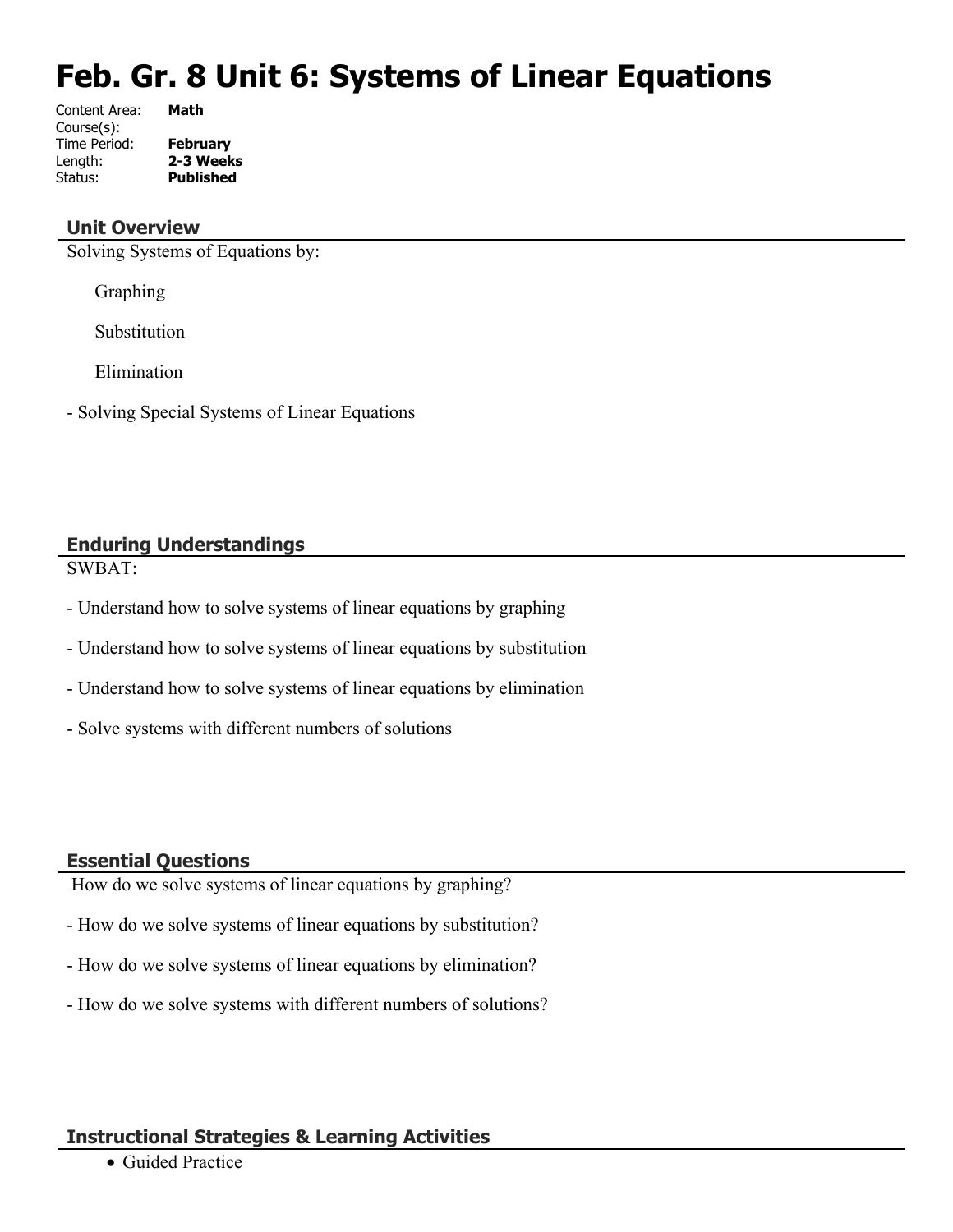- Do Now
- Extra Practice & Puzzle Time (Resources)
- Scavenger Hunts
- Coloring Activities
- Task Cards (Around the World)
- Maze Activities
- Quizizz Online Assignments
- Kahoot! Online Games

## **Integration of Career Readiness, Life Literacies and Key Skills**

| TECH.9.4.8.IML.7      | Use information from a variety of sources, contexts, disciplines, and cultures for a specific<br>purpose (e.g., 1.2.8.C2a, 1.4.8.CR2a, 2.1.8.CHSS/IV.8.AI.1, W.5.8, 6.1.8.GeoSV.3.a,<br>6.1.8. Civics DP.4.b, 7.1. NH. IPRET.8). |
|-----------------------|----------------------------------------------------------------------------------------------------------------------------------------------------------------------------------------------------------------------------------|
| TECH.9.4.8.Cl.4       | Explore the role of creativity and innovation in career pathways and industries.                                                                                                                                                 |
|                       | An individual's strengths, lifestyle goals, choices, and interests affect employment and<br>income.                                                                                                                              |
| TECH.9.4.8.IML.12     | Use relevant tools to produce, publish, and deliver information supported with evidence<br>for an authentic audience.                                                                                                            |
| WRK.9.2.8.CAP.10      | Evaluate how careers have evolved regionally, nationally, and globally.                                                                                                                                                          |
| TECH.9.4.8.GCA.2      | Demonstrate openness to diverse ideas and perspectives through active discussions to<br>achieve a group goal.                                                                                                                    |
| <b>TECH.9.4.8.GCA</b> | <b>Global and Cultural Awareness</b>                                                                                                                                                                                             |
| WRK.9.2.8.CAP.12      | Assess personal strengths, talents, values, and interests to appropriate jobs and careers to<br>maximize career potential.                                                                                                       |
| WRK.9.2.8.CAP.3       | Explain how career choices, educational choices, skills, economic conditions, and personal<br>behavior affect income.                                                                                                            |
| TECH.9.4.8.IML.1      | Critically curate multiple resources to assess the credibility of sources when searching for<br>information.                                                                                                                     |
| TECH.9.4.8.DC.5       | Manage digital identity and practice positive online behavior to avoid inappropriate forms<br>of self-disclosure.                                                                                                                |
| <b>TECH.9.4.8.CT</b>  | <b>Critical Thinking and Problem-solving</b>                                                                                                                                                                                     |
| TECH.9.4.8.TL.2       | Gather data and digitally represent information to communicate a real-world problem<br>(e.g., MS-ESS3-4, 6.1.8.EconET.1, 6.1.8.CivicsPR.4).                                                                                      |
| WRK.9.2.8.CAP.2       | Develop a plan that includes information about career areas of interest.                                                                                                                                                         |
| TECH.9.4.8.GCA.1      | Model how to navigate cultural differences with sensitivity and respect (e.g., 1.5.8.C1a).                                                                                                                                       |
| WRK.9.2.8.CAP.4       | Explain how an individual's online behavior (e.g., social networking, photo exchanges,<br>video postings) may impact opportunities for employment or advancement.                                                                |
| TECH.9.4.8.TL.3       | Select appropriate tools to organize and present information digitally.                                                                                                                                                          |
| TECH.9.4.8.IML.3      | Create a digital visualization that effectively communicates a data set using formatting<br>techniques such as form, position, size, color, movement, and spatial grouping (e.g.,                                                |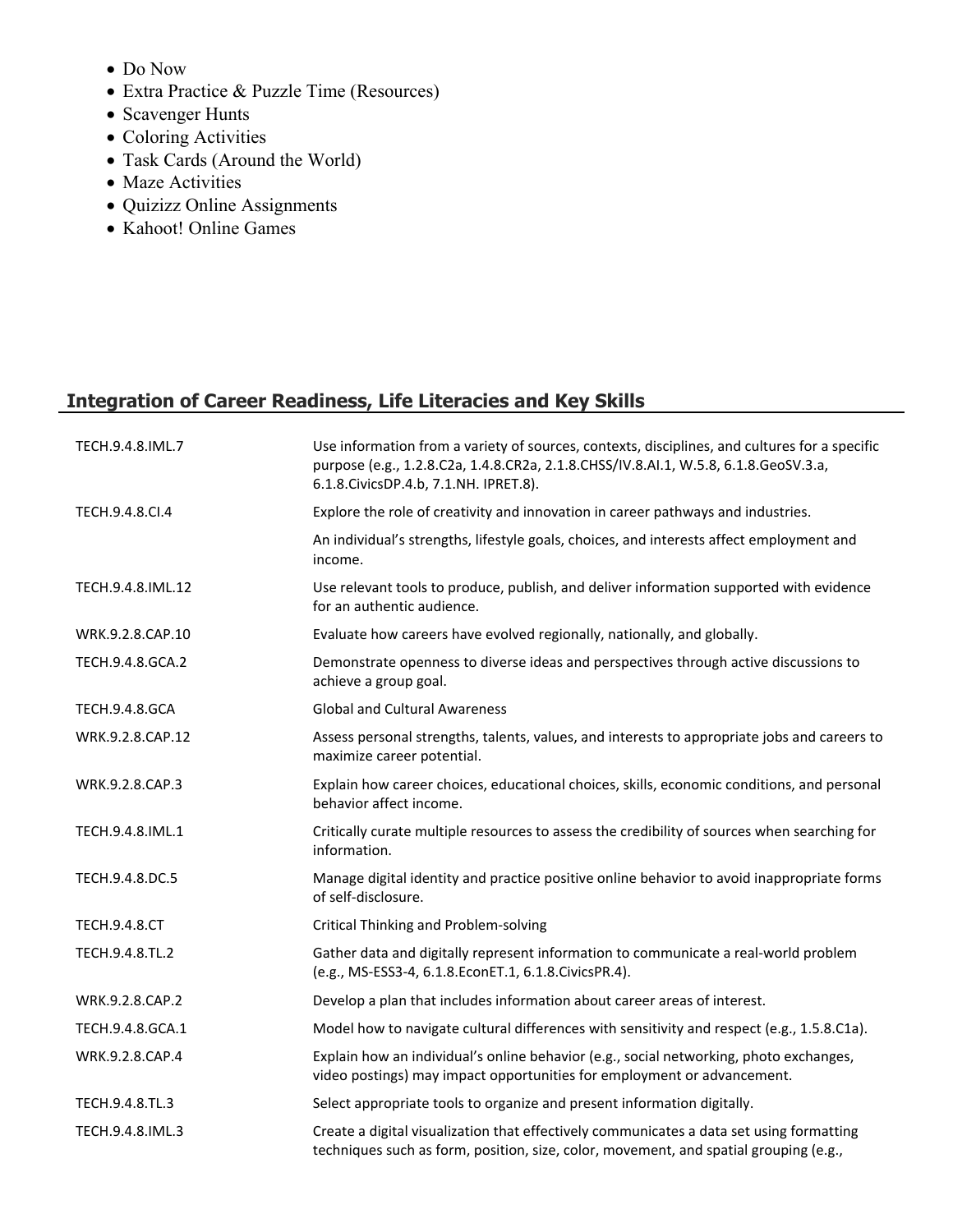|                      | 6.SP.B.4, 7.SP.B.8b).                                                                                                                                                                                               |
|----------------------|---------------------------------------------------------------------------------------------------------------------------------------------------------------------------------------------------------------------|
| <b>WRK.9.2.8.CAP</b> | Career Awareness and Planning                                                                                                                                                                                       |
| WRK.9.2.8.CAP.1      | Identify offerings such as high school and county career and technical school courses,<br>apprenticeships, military programs, and dual enrollment courses that support career or<br>occupational areas of interest. |
| TECH.9.4.8.IML.4     | Ask insightful questions to organize different types of data and create meaningful<br>visualizations.                                                                                                               |
|                      | There are variety of resources available to help navigate the career planning process.                                                                                                                              |

# **Technology and Design Integration**

| CS.6-8.8.2.8. TH. 2      | Compare how technologies have influenced society over time.                                                                       |
|--------------------------|-----------------------------------------------------------------------------------------------------------------------------------|
| CS.6-8.8.1.8.IC.1        | Compare the trade-offs associated with computing technologies that affect individual's<br>everyday activities and career options. |
| CS.6-8.8.2.8. ITH. 1     | Explain how the development and use of technology influences economic, political, social,<br>and cultural issues.                 |
| CS.6-8.8.1.8.DA.1        | Organize and transform data collected using computational tools to make it usable for a<br>specific purpose.                      |
| $CS.6 - 8.8.2.8$ . ED. 2 | Identify the steps in the design process that could be used to solve a problem.                                                   |
| $CS.6 - 8.8.1.8.DA.3$    | Identify the appropriate tool to access data based on its file format.                                                            |
| CS.6-8.8.1.8.CS.4        | Systematically apply troubleshooting strategies to identify and resolve hardware and<br>software problems in computing systems.   |
| CS.6-8.8.1.8.DA.2        | Explain the difference between how the computer stores data as bits and how the data is<br>displayed.                             |

# **Interdisciplinary Connections**

| LA.RI.8.1  | Cite the textual evidence and make relevant connections that most strongly supports an<br>analysis of what the text says explicitly as well as inferences drawn from the text.                                                                            |
|------------|-----------------------------------------------------------------------------------------------------------------------------------------------------------------------------------------------------------------------------------------------------------|
| LA.RI.8.2  | Determine a central idea of a text and analyze its development over the course of the text,<br>including its relationship to supporting ideas; provide an objective summary of the text.                                                                  |
| LA.W.8.1.A | Introduce claim(s), acknowledge and distinguish the claim(s) from alternate or opposing<br>claims, and organize the reasons and evidence logically.                                                                                                       |
| LA.W.8.1.B | Support claim(s) with logical reasoning and relevant evidence, using accurate, credible<br>sources and demonstrating an understanding of the topic or text.                                                                                               |
| LA.RI.8.4  | Determine the meaning of words and phrases as they are used in a text, including<br>figurative, connotative, and technical meanings; analyze the impact of specific word<br>choices on meaning and tone, including analogies or allusions to other texts. |
| LA.W.8.1.D | Establish and maintain a formal style.                                                                                                                                                                                                                    |
| LA.RI.8    | Reading Informational Text                                                                                                                                                                                                                                |
| LA.RI.8.8  | Delineate and evaluate the argument and specific claims in a text, assessing whether the<br>reasoning is sound and the evidence is relevant and sufficient; recognize when irrelevant<br>evidence is introduced.                                          |
| LA.W.8.1.E | Provide a concluding statement or section that follows from and supports the argument<br>presented.                                                                                                                                                       |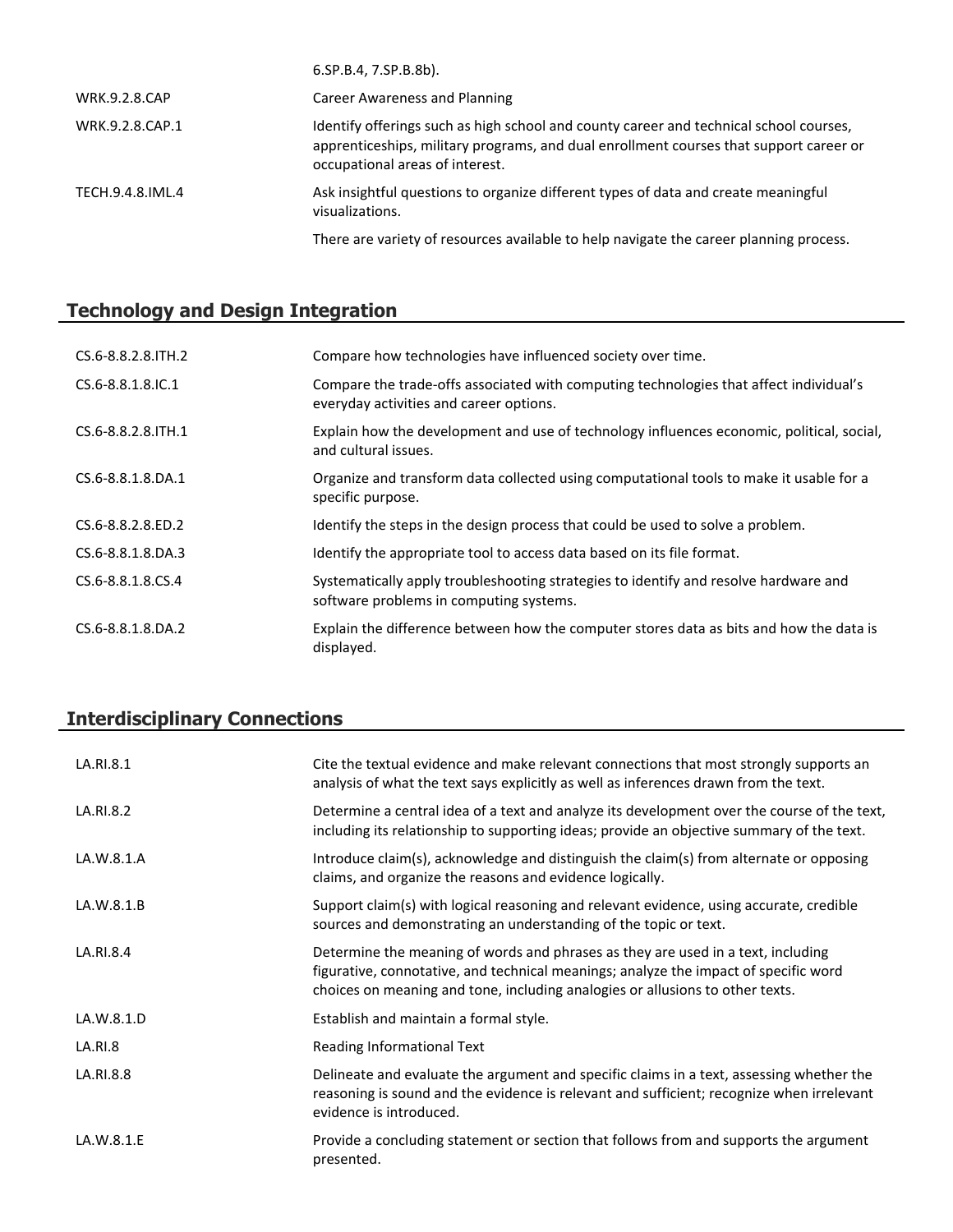| LA.SL.8.1.C | Pose questions that connect the ideas of several speakers and respond to others'<br>guestions and comments with relevant evidence, observations, and ideas. |
|-------------|-------------------------------------------------------------------------------------------------------------------------------------------------------------|
| LA.SL.8.1.D | Acknowledge new information expressed by others, and, when warranted, qualify or<br>justify their own views in light of the evidence presented.             |

### **Differentiation**

- Understand that gifted students, just like all students, come to school to learn and be challenged.
- Pre-assess your students. Find out their areas of strength as well as those areas you may need to address before students move on.
- Consider grouping gifted students together for at least part of the school day.
- Plan for differentiation. Consider pre-assessments, extension activities, and compacting the curriculum.
- Use phrases like "You've shown you don't need more practice" or "You need more practice" instead of words like "qualify" or "eligible" when referring to extension work.
- Encourage high-ability students to take on challenges. Because they're often used to getting good grades, gifted students may be risk averse.
- **Definitions of Differentiation Components**:
	- o Content the specific information that is to be taught in the lesson/unit/course of instruction.
	- o Process how the student will acquire the content information.
	- o Product how the student will demonstrate understanding of the content.
	- o Learning Environment the environment where learning is taking place including physical location and/or student grouping

#### **Differentiation occurring in this unit:**

Additional support for stuggling learners will be available.

Challenges will be offered to students requiring additional depth of knowledge.

#### **Modifications & Accommodations**

Refer to QSAC EXCEL SMALL SPED ACCOMMOCATIONS spreadsheet in this discipline.

#### **Modifications and Accommodations used in this unit:**

IEP and 504 accommodations will be utilized.

#### **Benchmark Assessments**

**Benchmark Assessments** are given periodically (e.g., at the end of every quarter or as frequently as once per month) throughout a school year to establish baseline achievement data and measure progress toward a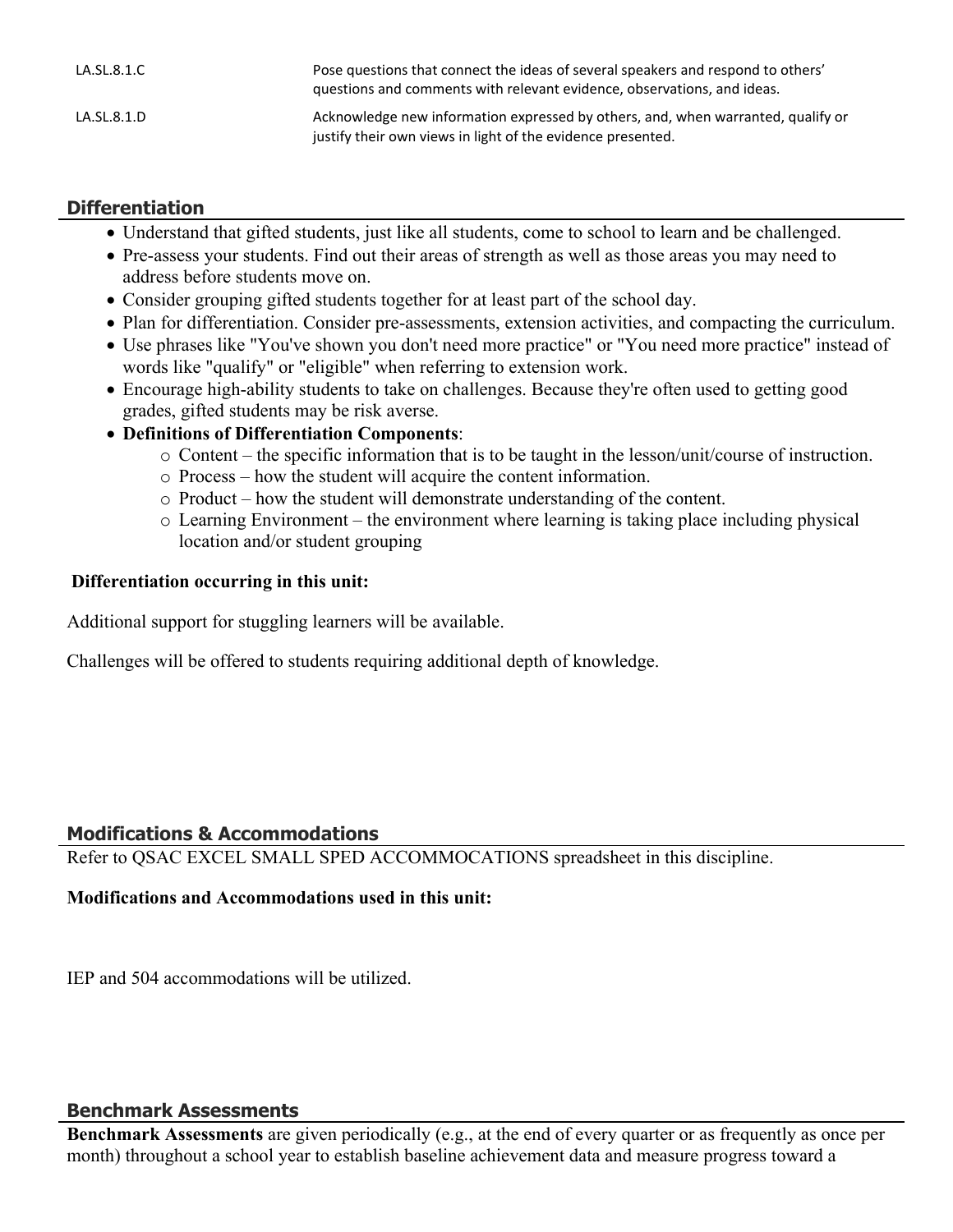standard or set of academic standards and goals.

#### **Schoolwide Benchmark assessments:**

Aimsweb benchmarks 3X a year

Linkit Benchmarks 3X a year

#### **Additional Benchmarks used in this unit:**

#### **Formative Assessments**

Assessment allows both instructor and student to monitor progress towards achieving learning objectives, and can be approached in a variety of ways. **Formative assessment** refers to tools that identify misconceptions, struggles, and learning gaps along the way and assess how to close those gaps. It includes effective tools for helping to shape learning, and can even bolster students' abilities to take ownership of their learning when they understand that the goal is to improve learning, not apply final marks (Trumbull and Lash, 2013). It can include students assessing themselves, peers, or even the instructor, through writing, quizzes, conversation, and more. In short, formative assessment occurs throughout a class or course, and seeks to improve student achievement of learning objectives through approaches that can support specific student needs (Theal and Franklin, 2010, p. 151).

#### **Formative Assessments used in this unit:**

- Kahoot! Games
- Ouizizz Games
- Homework
- $\bullet$  O & A
- Scavenger Hunts
- Coloring Activities
- Task Cards
- Partner Activities

#### **Summative Assessments**

**Summative assessments** evaluate student learning, knowledge, proficiency, or success at the conclusion of an instructional period, like a unit, course, or program. Summative assessments are almost always formally graded and often heavily weighted (though they do not need to be). Summative assessment can be used to great effect in conjunction and alignment with formative assessment, and instructors can consider a variety of ways to combine these approaches.

#### **Summative assessments for this unit:**

- Chapter Tests
- Quizzes